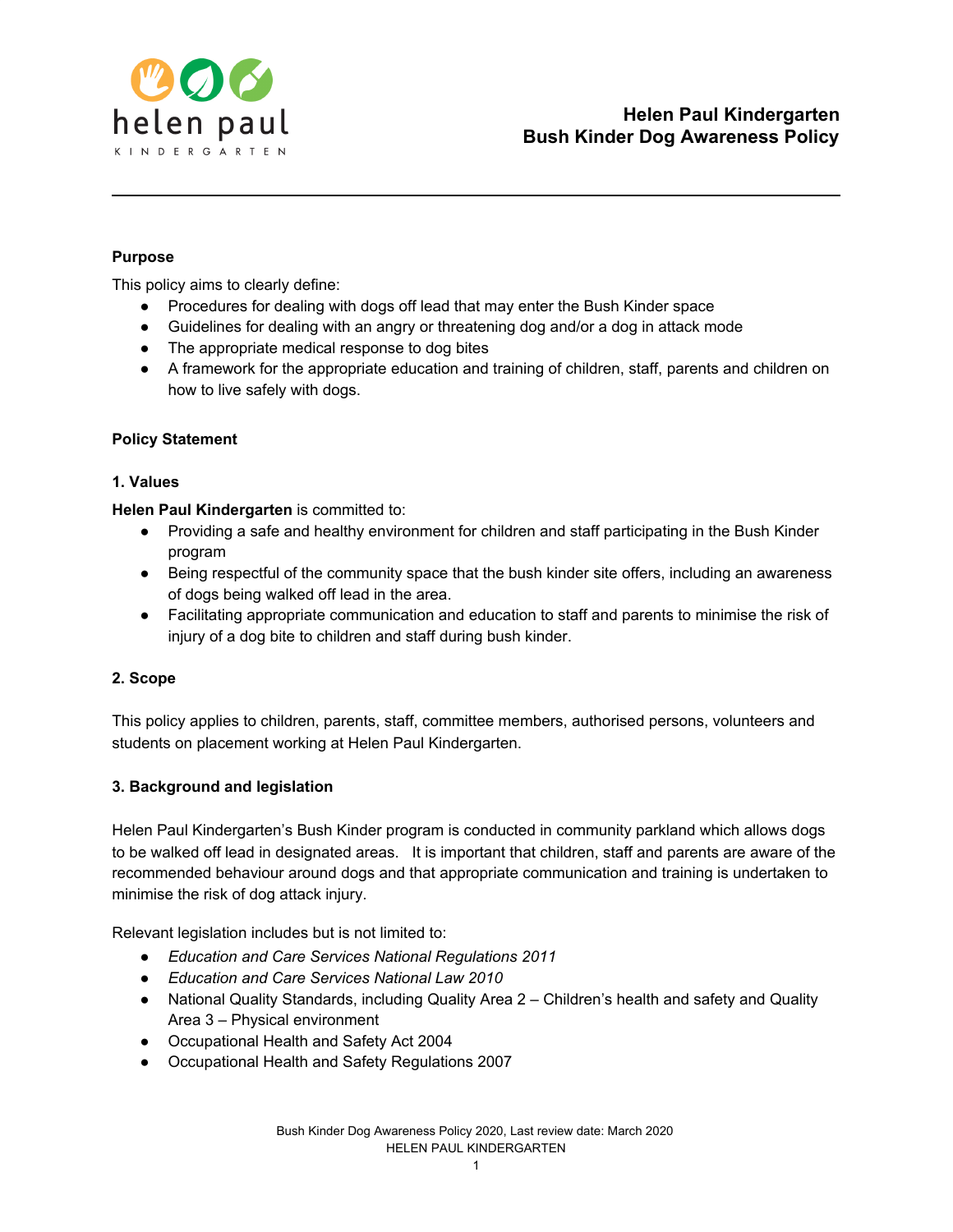

## **4. Definitions**

**Safe behaviour around dogs:** The following extract is taken from the Victorian [Government's](https://www.betterhealth.vic.gov.au/health/HealthyLiving/animals-and-child-safety?viewAsPdf=true) Better Health [Channel](https://www.betterhealth.vic.gov.au/health/HealthyLiving/animals-and-child-safety?viewAsPdf=true) Website:

Any dog can and might bite a child.

Some things you can do to avoid incidents and reduce the risk of dog bites to children include:

- Supervise. Children always need constant, close supervision when near dogs, especially during play when children must be gentle with dogs.
- Teach children to leave a dog alone when it is sleeping or eating.
- Children must leave a dog alone when it lifts its lips, growls, backs away, raises the hair on its back or stares at you.
- Teach children not to approach an unfamiliar dog, even if it looks friendly. Always have your child ask you and the dog owner if they want to pat a dog.
- Pat dogs gently and calmly.
- If a child is approached by an unfamiliar dog, teach the child to stand completely still, arms by their sides, hands in a fist, and not to run or scream, or make eye contact with the dog.
- Train the dog to obey commands such as sit, stay, drop and come.
- Never intervene between dogs that are fighting.

## **5. Sources and related policies**

## **Better Health Channel Website: Child Safety ['Children](https://www.betterhealth.vic.gov.au/health/HealthyLiving/animals-and-child-safety) & Animals'**

Victorian Department of Environment and Primary Industries 'Living Safely With Dogs' Education Program

#### **Kindergarten policies**

- Bush Kinder Delivery & Collection of Children Policy (Bush Kinder Specific)
- Bush Kinder Extreme Weather Policy (Bush Kinder Specific)
- Bush Kinder Identification and Visibility Policy (Bush Kinder Specific)
- Bush Kinder Emergency Evacuation Policy (Bush Kinder Specific)
- Bush Kinder Snake Awareness Policy (Bush Kinder Specific)
- Bush Kinder Protective Clothing Policy (Bush Kinder Specific)
- Incident, Injury, Trauma & Illness Policy (including First Aid)
- Supervision of Children Policy
- Excursion & Service Events Policy
- Sun Protection Policy
- Water Safety Policy
- Occupational Health & Safety Policy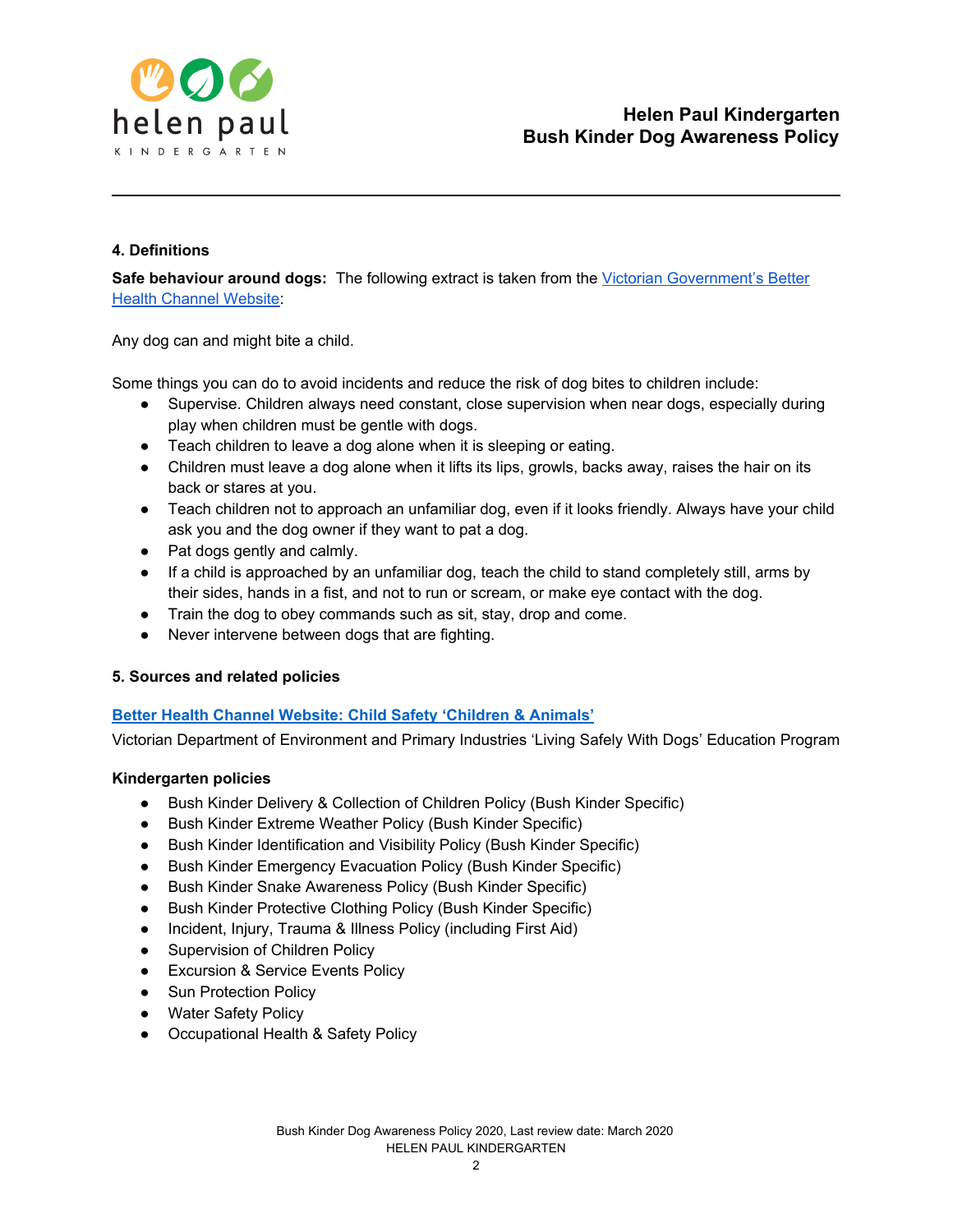

## **Procedures**

## **General**

The Committee is responsible for:

- Running a 'Living Safely With Dogs' education session for each four year old kinder group, parents and staff at the beginning of the year. Particular attention in the session is given to recognising the warning signs given by dogs, the correct way to approach a dog and what to do if approached by an aggressive dog
- Supplying a First Aid Kit on site at Bush Kinder to administer first aid in response to dog bites or for any other purpose
- Encouraging parents, through this policy, to practice safe dog behaviours at home and to teach children on an ongoing basis how to behave around dogs to minimise risk of dog bites.
- Ensuring staff are appropriately educated on procedures in the event of an aggressive or threatening dog at the bush kinder site and in the event of a dog attack.
- Following all procedures as set out in the Incident, Illness, Trauma & Illness Policy (including notice of notifiable incidents, appropriate record keeping in the event of an incident, maintain first aid kit etc)

Staff are responsible for:

- Continually educating children on the appropriate behaviours around dogs, including recognising warning signs, the correct way to approach a dog, and what to do if approached by an aggressive dog
- Ensure Bush Kinder Base is set in a 'dogs on leash' area of the parklands.
- Administering first aid in the event of a dog attack
- Follow procedures in the event of a dog in attack mode.
- Ensuring incidents are reported in log
- Ensuring children wash hands if they touch a dog
- Carrying out the following specific procedures in the event of one of the following incidents occurring:
	- i. *If a dog off a lead enters the Bush Kinder site*
		- Remind children to stand still and not to touch or encourage the dog or make any sudden movements
		- Locate the owner if possible and encourage the owner to move the dog away from the bush kinder site and put the dog on a lead
	- ii. *If an aggressive and threatening dog enters the Bush Kinder Site*
		- Remind children to keep quiet and still, look down (no eye-contact with dog), and put arms by sides with hands in fists with thumbs on the inside
		- Encourage children to keep calm and not run
		- Wait until the dog leaves the area before resuming activities
		- Locate the owner if possible and encourage the owner to put the dog on a lead and move the dog away from the bush kinder site

Bush Kinder Dog Awareness Policy 2020, Last review date: March 2020 HELEN PAUL KINDERGARTEN